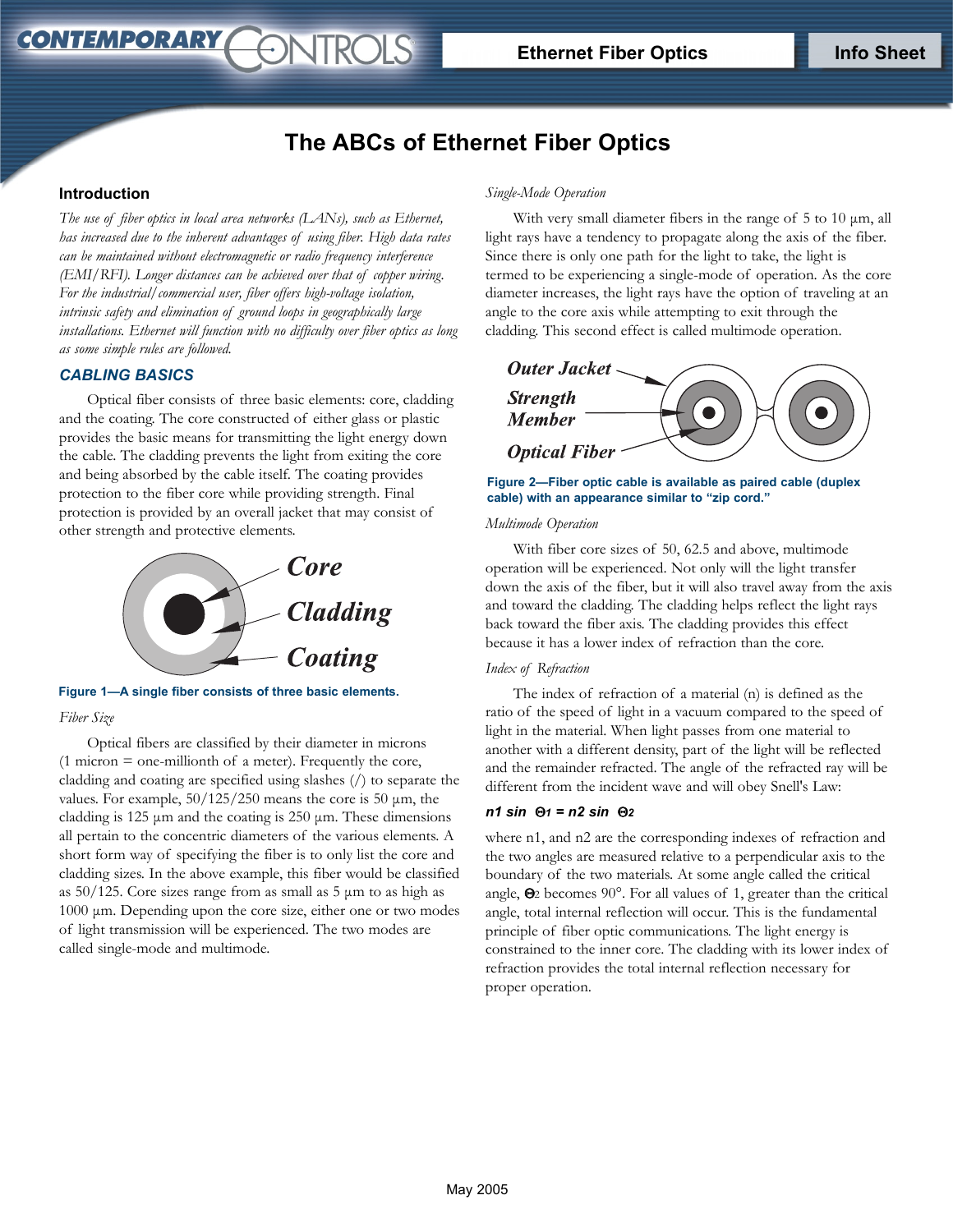

**Figure 3—Total internal reflection occurs when the incident angle exceeds the critical angle.**

## *Multimode Signal Distortion*

In multimode operation, light waves travel down the axis of the fiber as well as a zigzag course bouncing off the cladding. Since some of the light rays take a longer trip when they exit the far end of the core (due to its zigzag course), distortion of the original signal will occur as it recombines with the light ray that took the shorter path down the axis of the core. This results in pulse broadening at the receiver end. This distortion is called modal dispersion because the paths of the light rays are at different lengths. To counteract this multimode phenomenon, graded-index fiber was developed.

With graded-index fiber, the index of refraction is highest along the center axis of the fiber and gradually decreases from the axis to the circumference. Light travels slower with a higher index of refraction and faster with a lower index of refraction.

With this approach, the light that travels down the center axis is deliberately slowed to match the time required for light to travel a zigzag course nearer the circumference. The result is less distortion and higher bandwidth.

Bandwidth requirements are generally not an issue with Ethernet. Multimode fibers have bandwidth specifications in frequency-distance units (Mhz-km) that depend upon the operating wavelength. Doubling the distance halves the signaling rate; however, even at minimal bandwidth specifications (160 Mhz-km or so), the attenuation limitations of increased fiber length will be met before the bandwidth limitations.

Lower bandwidth fiber exists with a 200  $\mu$ m core diameter. This is step-index fiber meaning that only one index of refraction exists in the core and another in the cladding. This fiber is intended for shorter runs and is easier to connect and is more resilient to physical abuse due to its larger core size. This fiber is found in plant floor applications but is not recommended for Ethernet.

#### *Operating Wavelengths*

Fiber optic transmitters and receivers are generally classified to operate in either of three frequencies. These frequencies have been found to have the lowest attenuation across a band of frequencies. The regions of lowest attenuation are called windows. The particular frequencies the industry uses are 850 nm, 1300 nm and 1550 nm. The two lower wavelengths offer cost/performance tradeoffs that are of interest in Ethernet applications. The 850 nm technology is readily available at the lowest cost. However, fiber optic cable attenuation is higher in the 850 nm band than in the 1300 nm band and the bandwidth is less. This attenuation is what limits the fiber optic segment lengths when using Ethernet. The 1300 nm receivers and transmitters are more costly but are recommended when long distances are to be encountered or

100 Mbps operation is required. The 850 nm technology is generally used with multimode applications, while the 1300 nm technology is used with either single-mode or multimode operation. Because of cost, the 1550 nm technology is not popular with Ethernet.

#### *Fiber Optic Transmitters*

Both 850 nm and 1300 nm fiber optic transmitters can be found in hubs and network interface modules (NIMs), and the two technologies cannot be mixed. These transmitters are available with either ST, SC or MIC connectors. The ST connector operates similar to a small coaxial BNC connector. It prevents over-tightening and provides repeatable insertion loss. The SC connector is a low-cost, snap-in connector while the similar style MIC connector was originally intended for Fiber Distributed Data Interface (FDDI) applications.

In fiber optic implementations, a separate transmitter and receiver are used instead of a transceiver. Fiber optic links use a duplex cable for NIM-to-hub and hub-to-hub connections. A transmitter at point A connects to a receiver at point B. Point B's transmitter attaches to point A's receiver. Therefore, a crossover function must be accomplished in the cabling. Transmitters and receivers may or may not be color-coded so care must be exercised to pair a transmitter to a receiver.



#### **Figure 4—Step-index fiber has the lowest bandwidth, while single-mode fiber offers the highest.**

## *Transmitter Power*

Transmitters are rated in dBm with 0 dBm corresponding to 1 milliwatt of power. Transmitter output can vary from device to device, so it is important to 100% test transmitters to ensure that none are shipped below the minimum specified in the Ethernet standard. Testing is usually accomplished by applying a square wave signal and measuring the average power with an

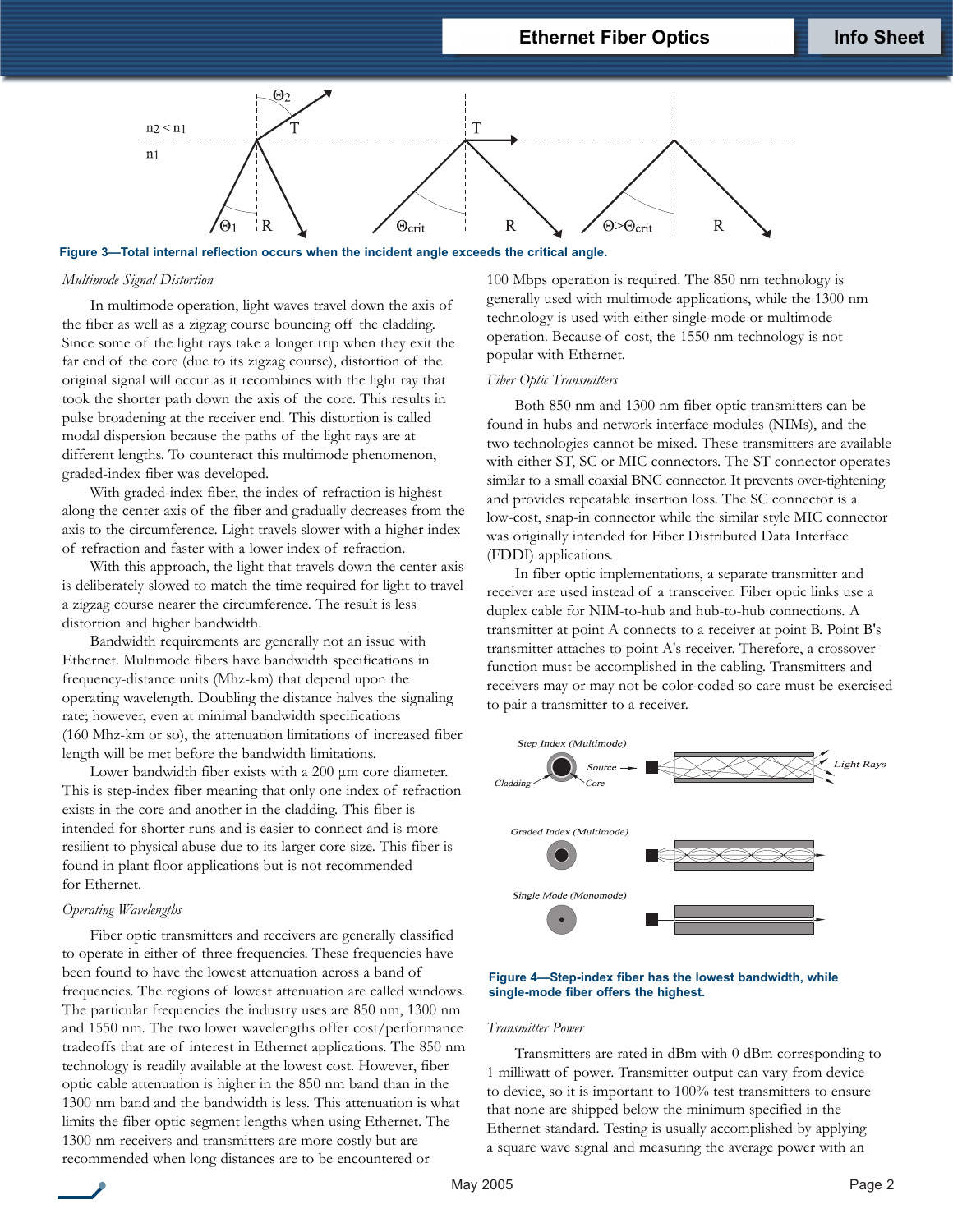## **Ethernet Fiber Optics Info Sheet**

optical power meter. Transmitter output also depends upon the fiber size. More energy is launched into larger fiber sizes; therefore, a power rating shown in a specification is based upon a particular core size.

## *Receiver Sensitivity*

Receiver sensitivity is also rated in dBm and is based upon receiving the same square wave signal generated by the transmitter. Typically only a maximum sensitivity rating is given which represents the weakest signal discernable by the receiving electronics. Separate receivers are required for 850 nm and 1300 nm operation. Receiver sensitivity is typically the same over a batch of receivers and does not exhibit the same variability as transmitters.

#### *Optical Power Budget*

When specifying a fiber optic installation, attention must be paid to the available optical power budget. The power budget is the difference between the light source strength minus receiver sensitivity expressed in dB. This value must be compared to the link loss that is the total attenuation due to optical cable and optical connectors. The link loss must be less than the power budget. The difference is called the power margin that provides an indication of system robustness.

## *Link Loss*

To determine the link loss, all losses due to fiber length and cable connections must be summed. Fiber optic cable attenuation is usually specified by the cable manufacturer. Use this figure to determine the attenuation for a particular length of fiber cable. It is also necessary to include losses due to cable terminations. Connectors usually create a loss of from 0.5 to 1 dB for each connection. For example, assume a 1500-meter run of 62.5 µm cable which the cable manufacturer specifies as having a cable attenuation of 3.5 dB per 1000 meters. The cable loss would therefore be 5.25 dB. Assume there are two connector losses of 0.5 dB each for a total of 1 dB. The link loss would therefore total 6.25 dB. If the light source produced −20 dBm and the receiver sensitivity is -30.4 dBm, then the power budget would be 10.4 dB which is greater than the link loss by 4.15 dB. This difference would represent a high degree of margin since a 3 dB margin is what is typically recommended to account for aging.recommendations on acceptable attenuation values can be found in TIA/EIA-568-A Commercial Building Telecommunications Cabling Standard.

## *Overdrive*

Overdrive occurs when too little fiber optic cable is used resulting in insufficient attenuation; thereby, saturating the receiver. To correct this condition, a longer length of fiber optic cable must be installed between the transmitter and receiver. This is potentially a problem with larger core cable. Another solution is to have a receiver with a wide dynamic range. Over this range, the receiver will accept varying levels of signal without overload.

#### *Delay Budget*

People frequently assume that with fiber optics, signals propagate at the speed of light. This is not true. In fact, the propagation factor is 0.67c or 5 ns/m which is slower than an electric signal over coaxial cable. The delay through cables and hubs is an issue for shared Ethernet systems that operate over half-duplex links and must obey the rules for collision detection. It is not an issue for full-duplex links which avoid collisions altogether.

## *ETHERNET STANDARDS*

Ethernet standards are published in ISO/IEC 8802-3:2000 which is also known as IEEE Std 802.3, 2000 Edition. This is an evolving standard with information on 10, 100, and 1000 Mbps operation. This is a very complex standard and is over 1500 pages long. From the standard we will review those portions dealing with fiber optics.

## *FOIRL*

The Fiber Optic Inter-Repeater Link (FOIRL) was the original fiber optic specification. It was intended to link two repeaters together with a maximum of 1 km fiber optic cable while operating at 10 Mbps. This standard has been superseded by the 10BASE-FL specification.

#### *10BASE-F*

*T*he 10BASE-F standard is actually a collection of fiber optic standards for 10 Mbps operation. It consists of three separate standards-10BASE-FL, 10BASE-FB and 10BASE-FP. It is not sufficient to claim 10BASE-F compatibility because of these three specific implementations. The -FB and -FP standards are not popular and will not be discussed.

#### *10BASE-FL*

This standard is the most popular 10 Mbps fiber implementation. The standard calls for a maximum segment length of 2 km of multimode fiber optic cable and a minimum length of 0 km. This means that the transmitter cannot create an overdrive condition. A 10BASE-FL unit must be able to communicate with a FOIRL unit but be limited to 1 km. Connectors are the ST-style and a segment consists of a pair of cables; thereby, allowing for full-duplex communication. The operating wavelength of the receivers and transmitters are 850 nm allowing for the less expensive components. The minimum average transmit level is −20 dBm while the maximum is −12 dBm. The receiver must be able to distinguish a −32.5 dBm signal and not overload from a −12 dBm signal. That means that the receiver's dynamic range must be at least 20.5 dB and that the power budget must be 12.5 dB. The intention is to use 62.5/125 fiber optic cable. If a larger core is used, more energy will be launched which could cause overdrive on short runs. Manchester encoding is used just like 10BASE-T. *100BASE-X*

Like 10BASE-F, 100BASE-X is not a unique physical layer, but details the encoding for the two most popular Fast Ethernet physical layers which are 100BASE-TX and 100BASE-FX. One physical layer is for copper and the other for fiber optics, yet the standard applies to both. Much of the 100BASE-X standard comes from the FDDI standard including the 4B/5B encoding.

#### *4B/5B*

Data transfers over the Medium Independent Interface (MII), defined for Fast Ethernet, are done with 4-bit nibbles that represent actual data. With 10BASE-FL, Manchester encoding